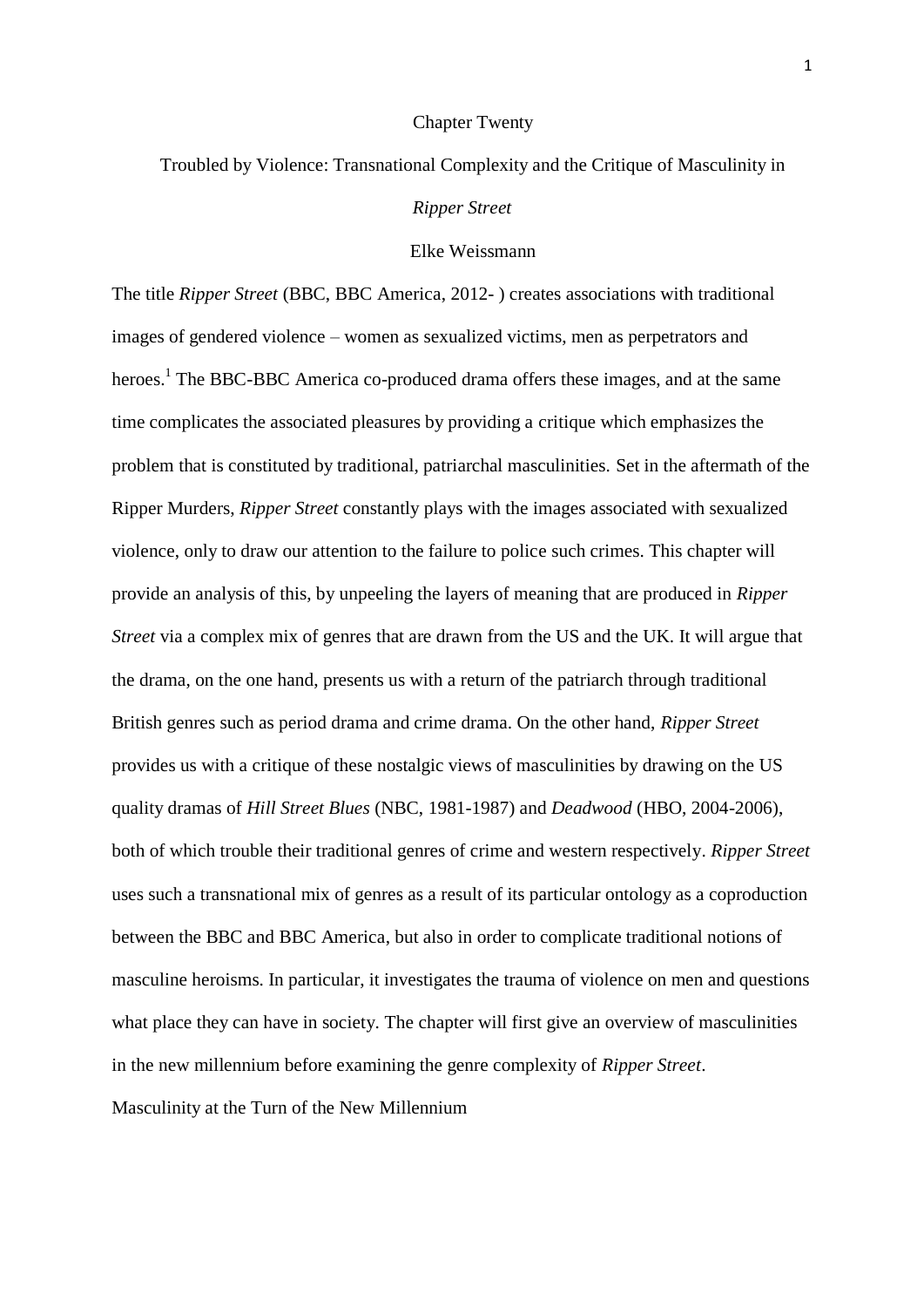The literature on the representation of masculinities has grown exponentially since the 1990s, although earlier work exists.<sup>2</sup> Most of these are focused on representations of masculinities in film, and more specifically Hollywood.<sup>3</sup> The work of Cohan,<sup>4</sup> Spicer,<sup>5</sup> and Bainbridge and Yates<sup>6</sup> emphasizes that masculinities are, first of all, culturally and historically specific, and that they are in a constant process of renegotiation which is often perceived to be continuous with a sense of crisis.<sup>7</sup> In the case of *Ripper Street*, the instability of hegemonic patriarchal masculinity derives its sense of crisis from its situatedness in a particular time and a particular place.

Indeed, *Ripper Street* appeared on British and American screens at a time when the confidence of Britain and America as international economic powerhouses was severely shaken, and the culture of hedonistic return to masculinities, which dominated British culture in the 1990s, came under scrutiny. In Britain, the economic crash of 2008 came at a time when the change in government seemed inevitable as New Labour, originally led by Tony Blair, had been in power for over ten years. The new Conservative government openly subscribed to the international mantra of austerity in order to see through a number of significant public sector cuts. Under the Conservatives, the economy contracted for several quarters, leading to a wider sense of deprivation and crisis. The sense of crisis led to a wider re-evaluation of the Blair years, including the availability of cheap credit, sub-prime mortgages, and an out-of-control financial market which had fuelled a boom and bust economy. In America, the ultra-conservative regime under George W. Bush was replaced by Barack Obama, the first African-American president, $\delta$  who had campaigned under the banner of hope and change, but soon found his efforts hampered by the power of the Senate and Congress which were largely held by Republicans.

The sense of crisis on both sides of the Atlantic also led to a distancing from the hedonistic, politically incorrect, and quite traditional form of masculinity that had been at the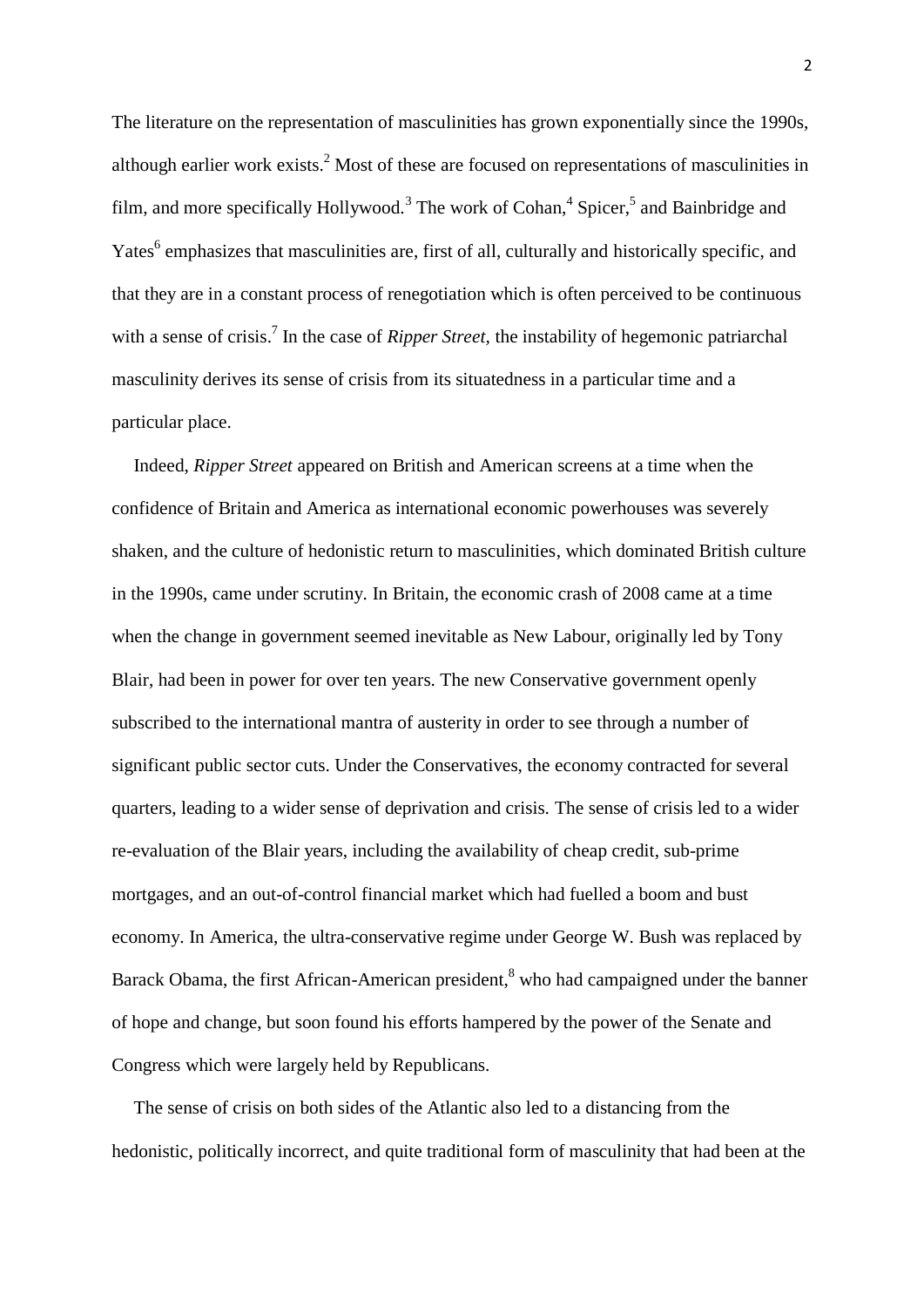center of quite a few popular representations in film and television – and beyond – of the 1990s and early 2000s. 9 In the UK in particular, the "new lad" occupied the media during the 1990s and early 2000s.<sup>10</sup> This included, amongst others, celebrities such as Jamie Oliver and Liam Gallagher as well as fictional representations such as *Lock, Stock and Two Smoking Barrels* (Guy Ritchie, 1998) and *Coupling* (BBC, 2000-2004). As Imelda Whelehan<sup>11</sup> points out, the new lad represents a deliberate rejection of both feminism and the "new man" who espouses political correctness. More importantly, he celebrates and embraces the nostalgic construction of traditional masculinities,  $^{12}$  even if he does this using an apparently knowing and humorous style.<sup>13</sup> Within this context, the new lad's deliberate misbehaving was often excused by pointing to his immaturity, with phrases that emphasized his boyishness.<sup>14</sup> Thus, the return of misogyny and traditional masculine behavior could be excused as a passing phase. As Leon Hunt highlights, the men who participated in the creation of the new lad culture were usually middle-class, but were "in love with working-class masculinity,"<sup>15</sup> which further disguised the inherent power that the construction of the new lad actually facilitated. In other words, the proposition that the new lad is both immature and affiliated to the working classes implies that he is inherently powerless, which suggests that his behavior is essentially harmless. In reality, the proponents of new ladism were everything but.

At first glance, *Ripper Street*'s narrative of a team of three men banding together in a society that reduces women to housewives or prostitutes seems to continue some of the themes established by new ladism. These are men who don't (yet) know better, who bend the law in a celebration of traditional masculinity. As such, *Ripper Street* shares some commonality with *Life on Mars* (BBC, 2006-2007) which engages knowingly and humorously with conventions of the British cop show. In particular, as James Chapman points out, "the characterization of the decidedly non-politically correct Gene Hunt [ … ] represents nothing if not a throw-back to the hard-drinking, straight-talking manner of Jack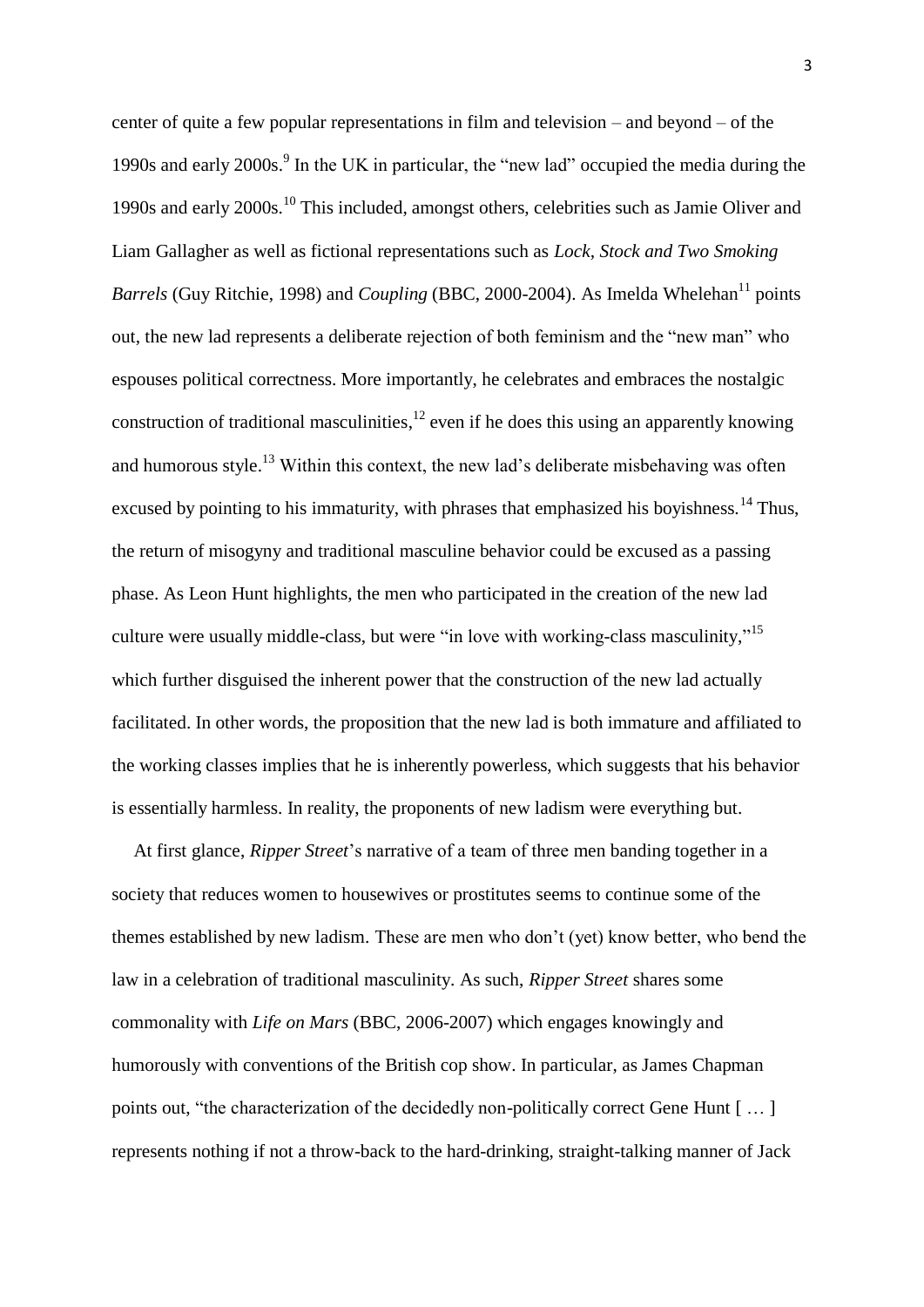Regan [from *The Sweeney* (ITV, 1975-1978)]."<sup>16</sup> But *Ripper Street* differs significantly from *Life on Mars*, in that it rarely includes a humorous element. Thus, where *Life on Mars* celebrated the return of traditional masculinities, *Ripper Street* presents them at work, only, as I will show, to undermine them. It does that in a way that is unique to television and its long-form serialized narratives.<sup>17</sup> Such serialization has often been understood as evidence for a drama's attempt to engage a specific – highly educated, professional, middle-class – audience which values the narrative complexity and literariness of such apparently "quality" dramas.<sup>18</sup> As Jeffrey Sconce highlights, such a "cumulative" narrative allows for the development of "nuances of plot and character as a series matures over several seasons."<sup>19</sup> In *Ripper Street*, this goes beyond nuances, but instead emphasizes that character needs to be gradually revealed in "moments of affect," as Robin Nelson<sup>20</sup> proposes. In these moments, the narrative of the episode slows down completely in order to reveal the complex emotional world of a character which becomes the focus point of the larger, serial narrative. In other words, in the "cumulative" of "serialized" series, the serial narrative is no longer linear, but instead offers moments of intense emotional engagement – for the viewer as well as the characters on screen – that allow a patchwork of character knowledge to emerge. In the following I will show how this revelation of character and the connected critique of traditional masculinities are deeply embedded in the use of a multitude of genres in *Ripper Street*.

## Genre Complexity in *Ripper Street*

As a co-production made by Tiger Aspects for the BBC and BBC America, *Ripper Street*  meshes a number of genres that appeal to audiences on both sides of the Atlantic. The period drama, for example, is perceived as quintessentially British, and enjoys significant success in the US because it provides an image of a unique Englishness that is bound up in the past.<sup>21</sup> Two channels have contributed to the success of period drama in the US, namely PBS, which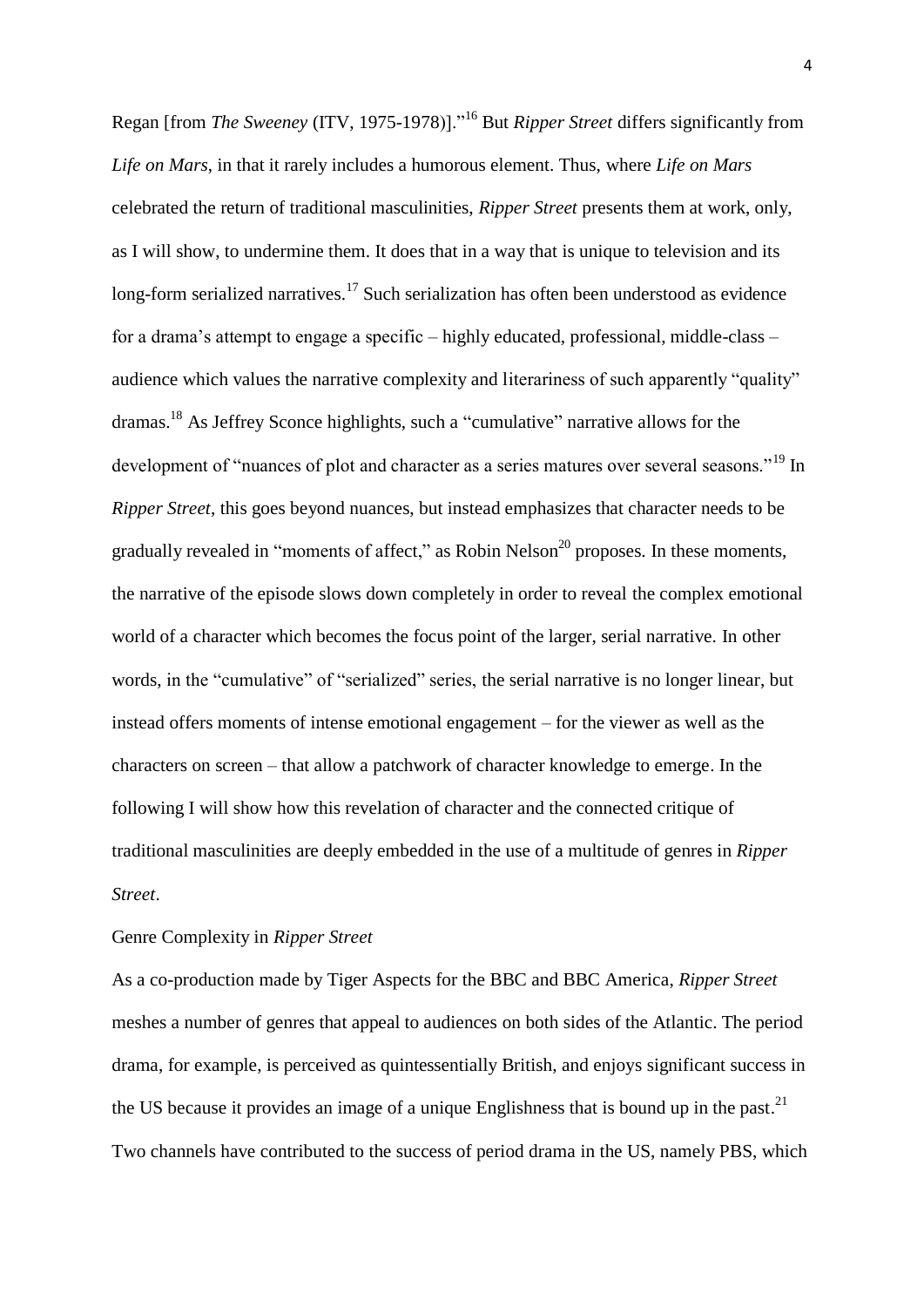dedicates its regular, and prestigious, *Masterpiece Theatre* slot to it, and A&E which in the 1990s in particular developed a unique brand that drew on British period drama.<sup>22</sup> In contrast to PBS and A&E, however, BBC America has focused on a more modern image of Britain, which celebrates the "Cool Britannia" of the Blair years.<sup>23</sup> As a result, *Ripper Street* betrays a knowingness about its own conventions and challenges some of these by using a more scruffy aesthetic that is deliberately juxtaposed to the sumptuousness normally associated with period drama.<sup>24</sup> As John Ellis indicates, in part this is derived from its engagement with steampunk, which merges the nostalgia for the Victorian past with a deep-seated belief in scientific progress.<sup>25</sup> Thus, the London and the science that we see, though presented as progressive for its time, is also looked at through the lens of superior knowledge of the present. As a result, the Victorian age as a whole appears as backward and (relatively) primitive. In addition, the use of conventions from the Western, $^{26}$  and some from those of crime drama, contribute to the image looking decidedly less sumptuous than in other British exports on American screens.

As a period drama, *Ripper Street* at first sight seems to subscribe to a nostalgic view of the past.<sup>27</sup> Belen Vidal<sup>28</sup> highlights, however, that neither period drama nor the heritage film are inherently nostalgic. Rather, they might allow for a critique of understandings of past traditions, including gender roles. In order to offer such a critique, however, period drama needs to reconstruct traditional notions of gender. In the case of *Ripper Street* this seems particularly apparent, since the Ripper Murders themselves represent gendered violence that relies on well-established dichotomies of femininity (as housewife, prostitute, or victim) on the one hand and the normalization of violent masculinity on the other.

*Ripper Street* goes further than that, however: it also establishes the traditional patriarch at the helm of his crew. Inspector Edmund Reid (Matthew Macfadyen), crucially, is haunted by his personal position as a father. In the first season this is revealed gradually to us as we come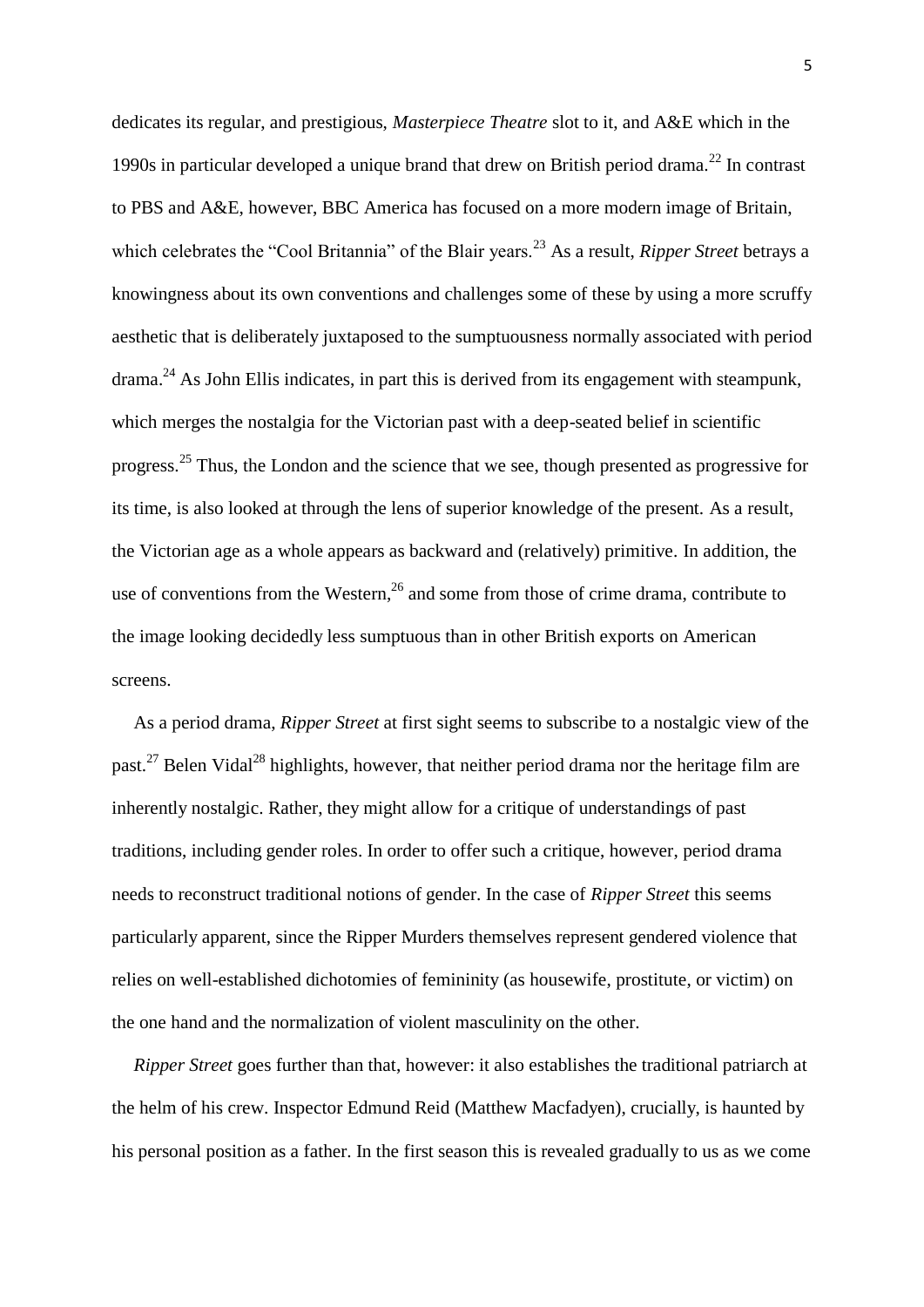to understand that he and his daughter were caught up in a boat accident since when his daughter has been missing. Reid clings to the thought that she might still be alive. The trauma of the event has left physical scars which we are shown twice in the first three episodes: in Episode 1, "I Need Light," Reid changes his clothes at his home while his wife watches. His body is covered in scar tissue that makes Reid visibly, but not audibly, wince as he takes off his shirt. That his wife observes this is no accident: it allows us to also see her emotions which are a complex mix of empathy and sympathy. As  $Nelson^{29}$  highlights, such reactions from surrounding characters express the revelation of character: what we learn about Reid, here, is not just that he is scarred, but that he has learned to carry this pain which would overwhelm others. As a result, Reid's character is marked by emotional and physical strengths, as well as integrity. In "The King Came Calling" (1.3), a similar scene shows us Reid with an Inspector of the City Police at the river. Again, Reid takes his shirt off, this time without betraying any emotion, whilst the camera first catches the scar tissue in close up, and then the reaction of the other police officer who notices, is shocked, but then also hides his emotion. Such a sequence of shots and emotional reactions remind us of the fact that Victorian masculinity was supposedly marked by an (at least public) silencing of emotion,  $30$  a fact that at this point seems to inspire admiration rather than censure.

*Ripper Street*, then, presents us with a traumatized patriarch, but one who is nevertheless, at least at first, presented as admirable. The casting of Matthew Macfadyen, who has in the past played primarily heroic, if troubled, and likeable characters (*Spooks* (BBC, 2002-2011), *Pride and Prejudice* (Joe Wright, 2005)), contributes to this. Increasingly, however, Reid is shown to not just fail, but to be deeply fallible: he has affairs with two women, he makes use of heroin in order to get information from a suspect and by doing so jeopardizes several investigations, and he causes his wife's mental breakdown when he finally admits to the fact that his daughter must be dead. His relationships to women in particular reveal the flaws of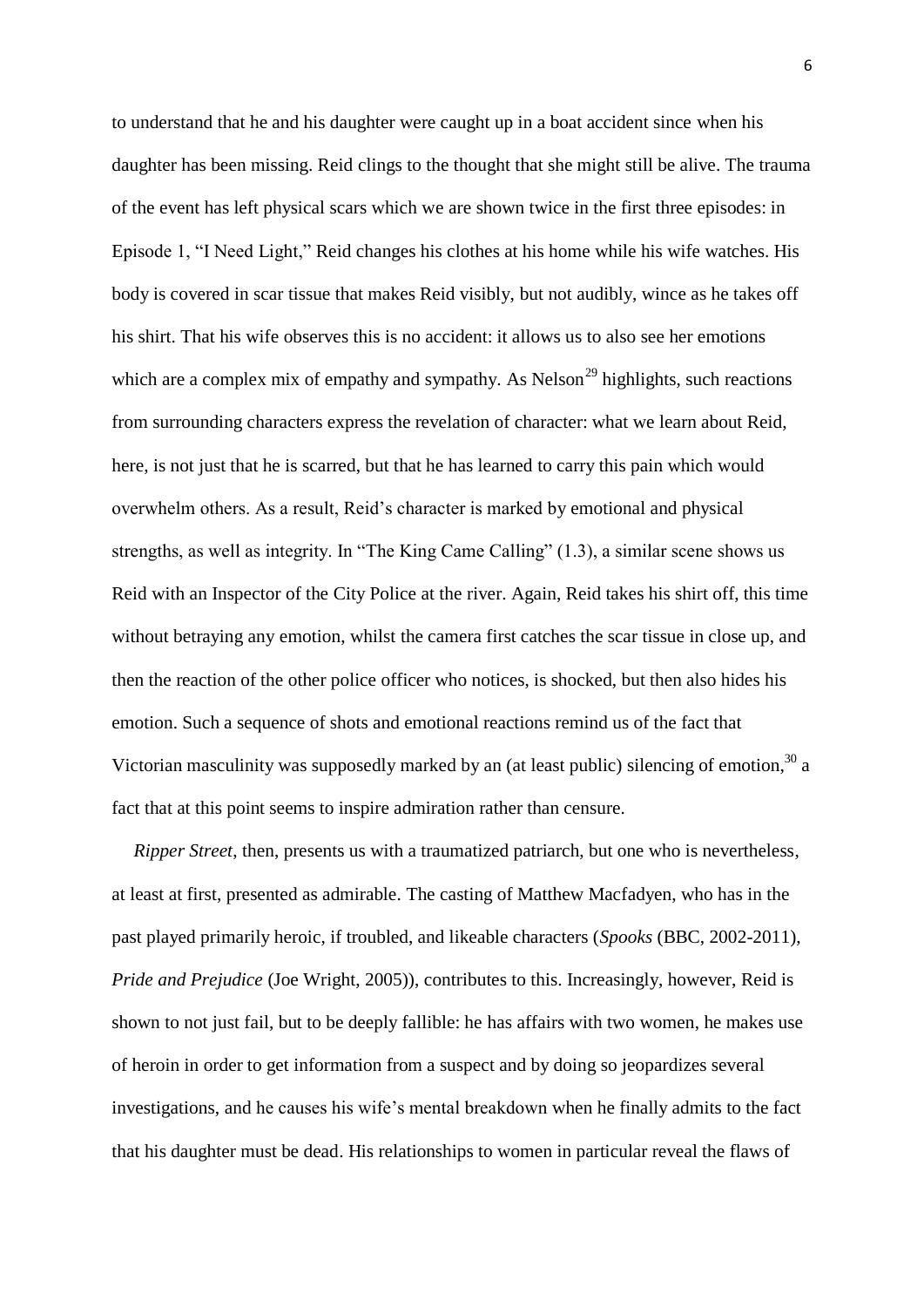his character. None of his relationships seems particularly warm and our first visit to his house makes evident that he and his wife are practically estranged. His first affair with orphanage mistress Deborah Goren (Lucy Cohu) seems driven by his need for redemption from a maternal figure, rather than by lust or love. Finally, his moral corruption is revealed in his relationship to the first female councilor, Jane Cobden (Leanne Best), who acts as moral guide to the viewer throughout the second season. In the final episode of the second season ("Our Betrayal, Part 2"), Cobden is there to witness Reid's call for Sergeant Drake (Jerome Flynn) to kill his enemy in the boxing ring. Her shock and instant flight on hearing Reid scream "kill him" make visible that even in this "lawless town," murder by the police remains unacceptable. Unlike other dramas, such as *Breaking Bad* (AMC, 2008-2013) which suggests the gradual corruption of an essentially good man, *Ripper Street* seems to imply Reid's inherent moral corruption. It does this by revealing his character gradually through the moments of affect and by doing so offering more and more insight into his character. In that respect, too, the drama follows the example of Victorian masculinity which presented a nondescript public persona whilst hiding personal emotions and turbulences from others.

The series achieves this complex depiction of masculinity also because it draws on a number of tropes from different subgenres of crime drama. On the one hand, the regular shots of police bobbies in their uniform draw attention to nostalgic images of a time when policing still seemed morally clear cut; particularly images of bobbies wearing their helmets draw on similarities with *Dixon of Dock Green* (BBC, 1955-1976). As Susan Sydney-Smith highlights, the image of Dixon walking the beat remains firmly embedded in the popular imagination as a myth that presents an example of the "'olden days', a mythical time during which everything seems – and in televisual terms, literally was – more black and white.<sup>31</sup> She indicates how this connects to relatively recent police scandals which had highlighted, amongst others, the institutional racism within the police. Within this context the past is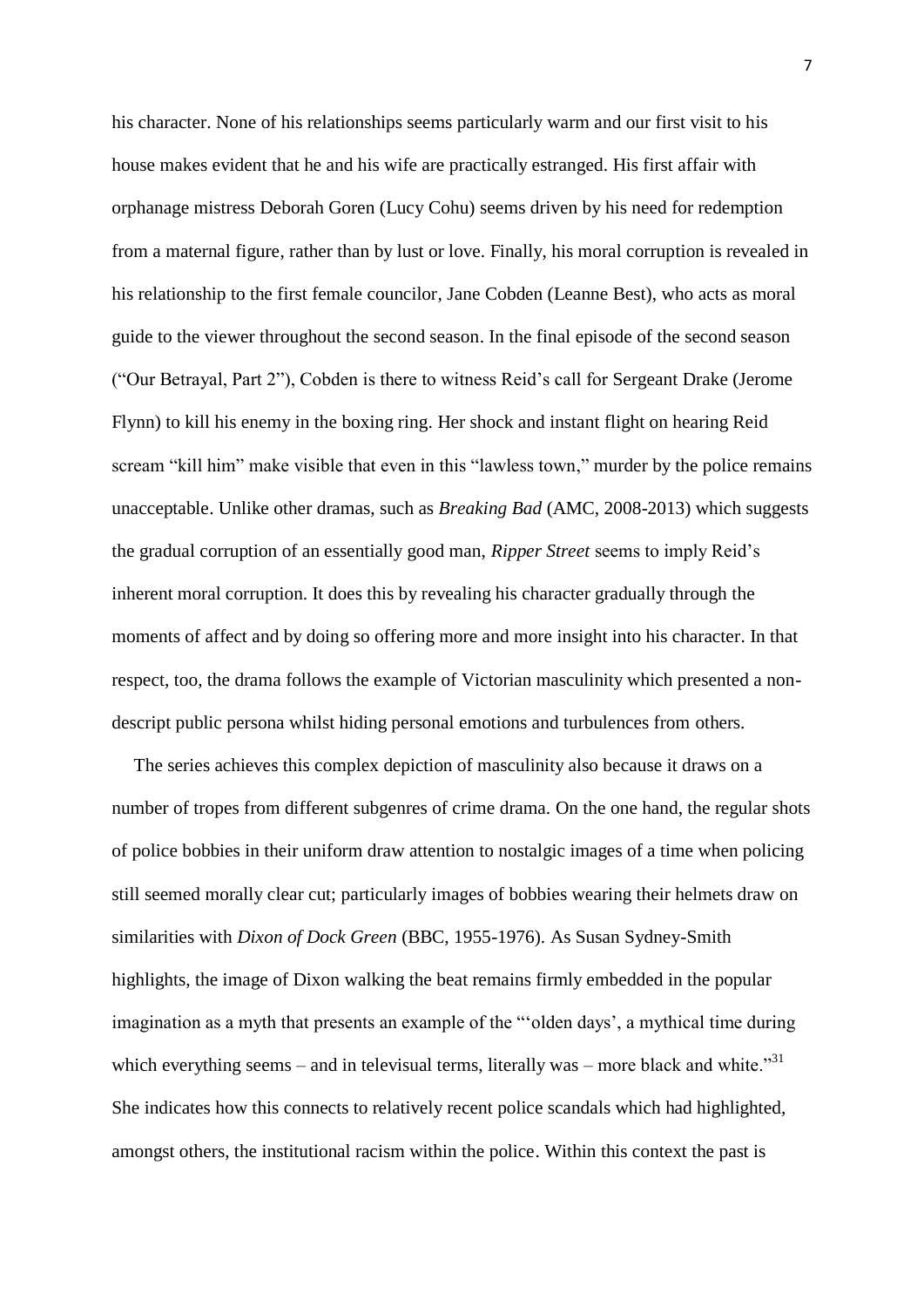evoked in order to present a counterpoint to a more troubled present. Thus, the play with the mythical past could be understood as retrogressive. However, the return of the bobby in *Ripper Street* functions precisely as a reminder of the fallacy of such a myth; it presents a comment on this nostalgic view as the image of the bobby in full uniform usually goes along with a representation of their struggle to actually keep order. Rather than presenting the British police as competent, therefore, they are shown fighting against superior forces, be that vigilante police in "In My Protection" (1.2), or a skilled kung fu fighter in "Pure as the Driven"  $(2.1)$ .

#### <**insert figure 1**>

## **Caption: "The bobby defending the police against a group of vigilantes in "In My Protection" (Episode 1:2).**

The theme of the *problem* of policing is further developed by drawing on aesthetic tropes that are known from "quality" crime dramas such as *The Wire* (HBO, 2002-2008), *Southland* (NBC, 2009, TNT, 2010-2013), and *Hill Street Blues*. The latter has attracted some academic attention as the predecessor of the two former, but also as one of the first series to emphasize "(program) quality [ $\dots$ ] over (viewer) quantity."<sup>32</sup> While Caren Deming focuses her discussion on the series' narrative complexity and the prevalence of melodrama in what she describes is essentially a "modernist text,"<sup>33</sup> she also draws attention to stylistic elements that contribute to the discourse of complexity. In particular, she stresses that

the density of the action is matched by the dense visual and aural texture and

overall naturalism of style. The naturalism is achieved through harsh lighting,

tightly-shot, crowded sets, handheld camera work, and thick, ambient sound.<sup>34</sup>

It is these stylistic elements, rather than the complex narrative structure, that *Ripper Street* borrows from *Hill Street Blues*. 35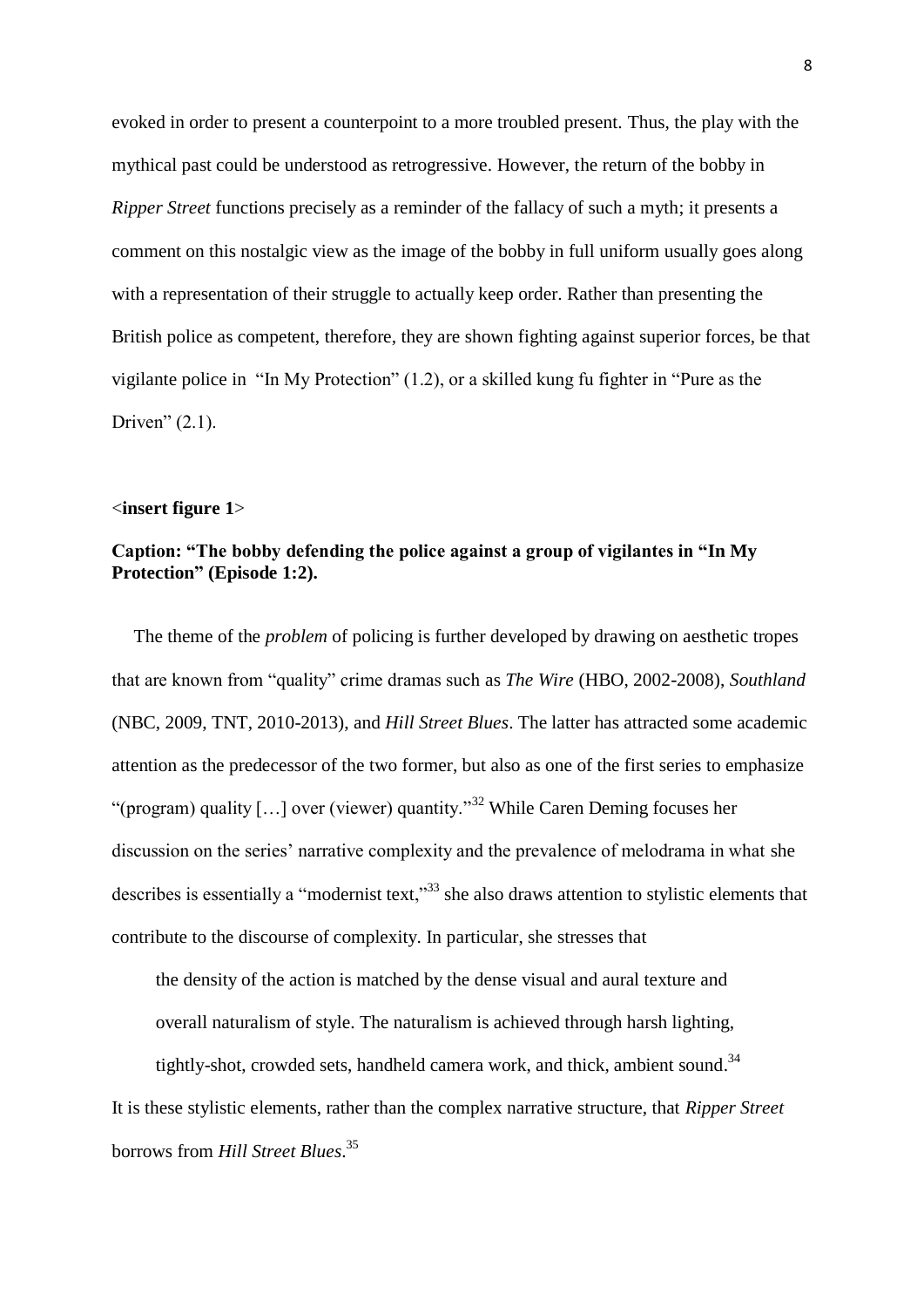Unlike *Hill Street Blues*, the BBC drama does not use handheld camera work, but its editing, particularly in moments focusing on violence in crowded places, is often rapid, giving the scenes a similar sense of immediacy. More importantly, the predominant use of sepia colors for costumes and to light night-time scenes, when daytime scenes often use high contrast lighting, creates a sense of realism as it reflects the limited color palette of Victorian photography and printing. In addition, the series uses an extremely complex aural design in which different sounds – from ambient ones of a city at work to a multitude of voices – overlap, making it sometimes difficult to follow the dialogue and creating again a sense of immediacy. As a result, *Ripper Street* presents policing as something that engages with a complex environment, in which what happens cannot always be assessed as the chaos of action and sound undermines the police's (and the viewers') ability to gain an overview. In that respect, it draws directly on the example of *Hill Street Blues* which had similarly drawn attention to the difficulty that policing in an inner city presents.

Whilst the discourse of the difficulty of policing dominates the narrative via the use of generic elements borrowed from both traditional British police series and American quality crime drama, the series nevertheless also offers a possible solution to this problem which it locates in science. In this respect, *Ripper Street* continues discourses well established in forensic science dramas on both sides of the Atlantic (e.g. *Silent Witness* (BBC, since 1996), *Bones* (Fox, since 2005), and *NCIS* (CBS, since 2003)). In particular, it draws on aesthetic elements of the most popular of these, namely *CSI: Crime Scene Investigation* (CBS, since  $2000$ <sup>36</sup>. In the first series, several episodes stage the autopsy and examination scenes in ways that are similar to those of *CSI*: in the "King Came Calling" (Episode 3), for example, images of blood flowing into a bowl under the autopsy table, shots of a visibly disturbed rookie policeman, and detailed verbal explanation of what Captain Jackson will do to the body in the process of the autopsy emphasize the body gore that made *CSI* stand out from its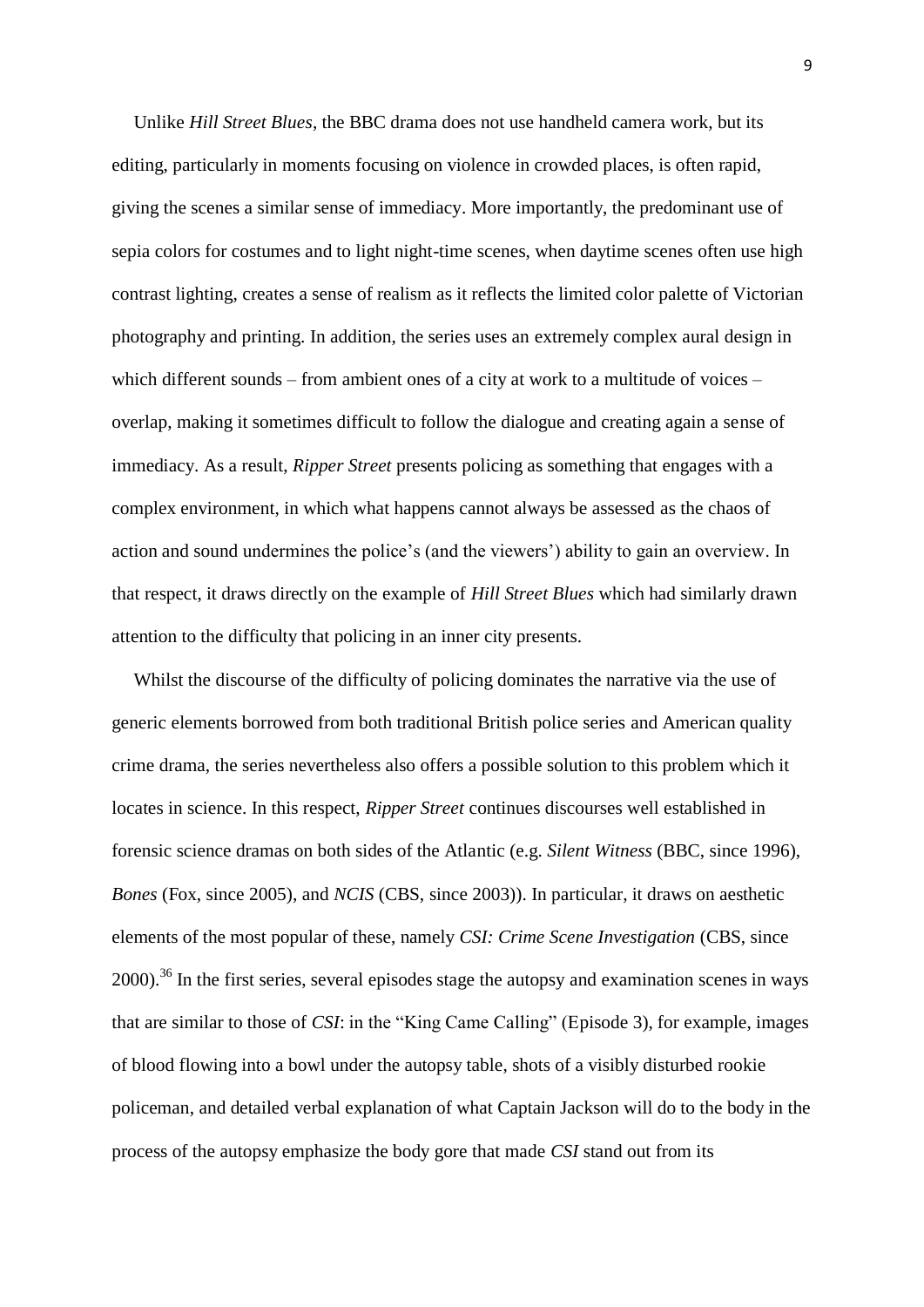contemporaries. *Ripper Street* also makes use of extensive editing to condense the time that it takes to investigate evidence in the lab, perhaps most notably in "The Good of this City" (1:4) which adds an element of stylishness to the scene. Overall, *Ripper Street* betrays a stylistic awareness that is not dissimilar to *CSI*, and connects to the postmodern pastiche of stylistic borrowing from different genres. Unlike the other stylistic borrowings which are clearly used to develop a self-reflexive critique of policing and masculinity, here, the representation of rational science seems to suggest a way out of the problem of policing: it is in science that the answers lay.

Science itself is deeply intertwined with notions of masculinity, and forensic medicine even more so. Mary Jacobus *et al*. <sup>37</sup> emphasize that science has since Francis Bacon's time become associated with the masculine while its object is presented as feminine. In the context of nineteenth-century medical science, women's bodies were often used to teach and investigate aspects of life and death, whilst the male scientist was perceived as disembodied.<sup>38</sup> In that respect, nineteenth-century science mirrors the interest of Victorian art and literature in the female body. As Elisabeth Bronfen highlights, women's death in nineteenth-century literature functioned as a sacrifice to re-stabilize a society in crisis:

Over her dead body, cultural norms are reconfirmed or secured, whether because the sacrifice of the virtuous, innocent woman serves as a social critique and transformation or because a sacrifice of the dangerous woman re-establishes an order that was momentarily suspended due to her presence.<sup>39</sup>

In addition, the female body can be used by male writers (and scientists) to grapple with the problem of their own mortality by displacing it on a body that is perceived as other.

*Ripper Street* complicates this by drawing deliberate attention to the body of its scientist. Captain Homer Jackson (Adam Rothenberg) is presented as the most dandy-ish of the three characters who indulges in sexual pleasures and attracts women easily. In addition, he is often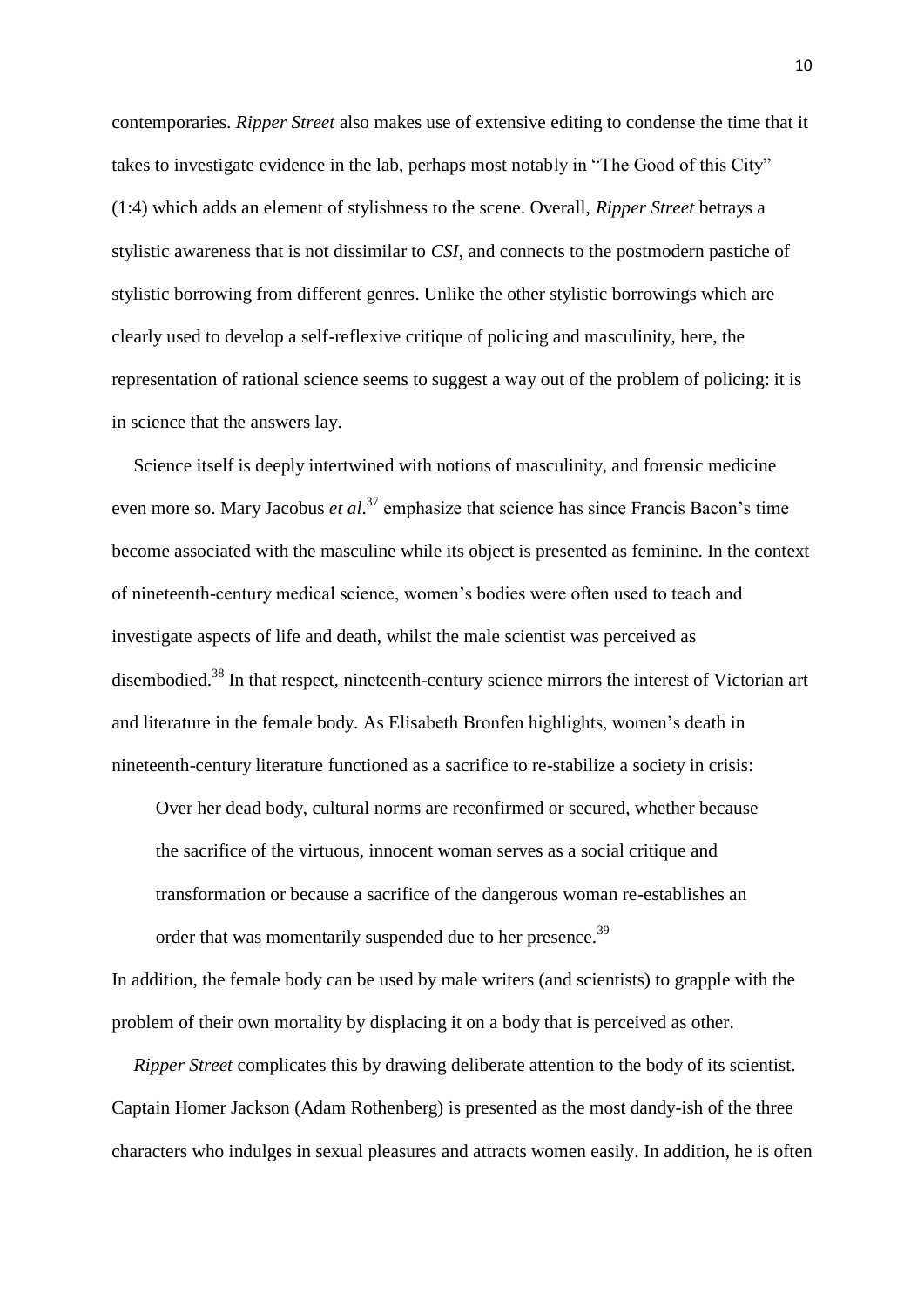seen using his own body as an object of study, particularly in order to test substances that he cannot identify through text books. Overall, he is shown to be the most flawed of the characters, with a potentially criminal past and living off his wife's brothel, which he also uses. More importantly, perhaps, his solution to problems is often to run or pull his revolver which highlights his inability to offer more complex solutions. This becomes particularly apparent, again, in his relationship to a woman: his wife rejects him when, after a short honeymoon period in the second season, she realizes her inability to escape the patriarchal pressures of society. Jackson's attempts to rekindle her love for him all flounder and he becomes the lovesick fool who populates the margins of the narrative. Thus, while *Ripper Street* does not necessarily question science itself, it does recognize that it might lie in deeply problematic hands. In the case of Jackson, the problem stems from his hedonistic, and at points misogynist, behavior which resembles that of the 1990s' lad. But science can more generally become flawed when it is used by the wrong men. This is made explicit in the many stories that focus on science, and which emphasize that science can be used for both good and evil (see, for example, "The Good of this City" (1:4), "Dynamite and a Woman" (2:4)). As a result, the series introduces an element of doubt to the use of forensic science. What the inclusion of stylistic elements from *CSI* makes visible, then, is that the success of policing hinges on the quality of men which make use of it. We have already seen that the men that form the main investigative trio are perceived as deeply flawed. But *Ripper Street* goes beyond even the gradual revelation of apparently respectable characters as morally corrupt and hints to the problem that masculinity itself poses. It does that by using stylistic elements that it borrows from the post-9/11 Western, and more specifically the critically acclaimed *Deadwood*.

The sepia colors that pervade everything in *Ripper Street* also mark the color palette of the HBO-western. Moreover, it draws on a similar cluttered and claustrophobic imagery as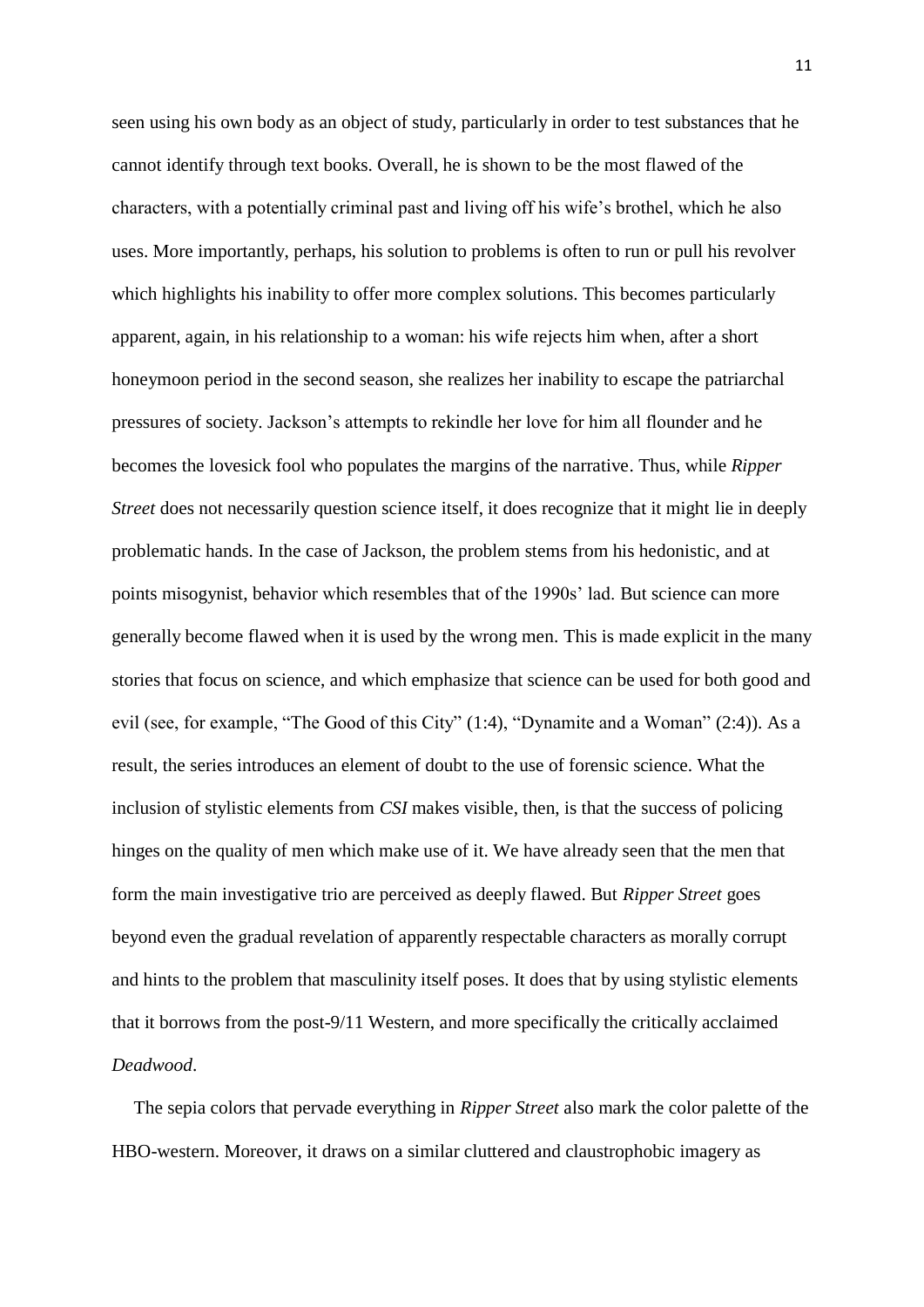*Deadwood* for its external scenes, while locating much of its action inside pubs or bars and brothels. While these stylistic elements clearly set the tone, the presence of Jackson, as lone gunslinger, further points to *Ripper Street*'s generic borrowing from the Western. *Deadwood* itself mixes a number of subgenres together, drawing on the stylistic devices of the classical Western and the Spaghetti Western. As David Drysdale<sup>40</sup> argues, this draws out elements of the different subgenres which can, as a result, be critiqued within a larger critical examination of America's relationship to the "war on terror." One such element is the exaggerated violence of the hero in the Spaghetti Western (and indeed in *Deadwood*). *Ripper Street* too exaggerates the use of violence, casting Sergeant Drake primarily in the role of willing henchman who can beat a man to death if Reid wants him to. In most episodes, the use of violence seems to be celebrated as it restores the power of a deeply beleaguered police. But one episode, "The Weight of One Man" (1: 5), makes it clear that violence is deeply troubling, and it does that by exploring the character of Drake.

Drake has experienced war and is famous as a result of fighting his way back to the British Army when he was abandoned behind enemy lines. In the episode we see Drake gradually becoming more and more violent, including to his colleague and friend Captain Jackson. Standing next to each other in a pub as Jackson rambles on about a case of robberies, Drake suddenly breaks his whisky glass with one hand, then grabs Jackson by the throat and throws him against the wall. The camera then follows him outside, where the image of the grey outside world is slowed down and suddenly interrupted with fast-cut images of men being shot. These images appear and disappear so quickly that they can hardly be grasped by the viewer. However, they clearly visualize the suppressed trauma Drake deals with in this episode. The same trauma is played through again when Drake kills the band of robbers and arrests their leader. This time, the episode reveals more to allow the viewer to more fully understand just how violent the experience was. Violence, then, as a key element of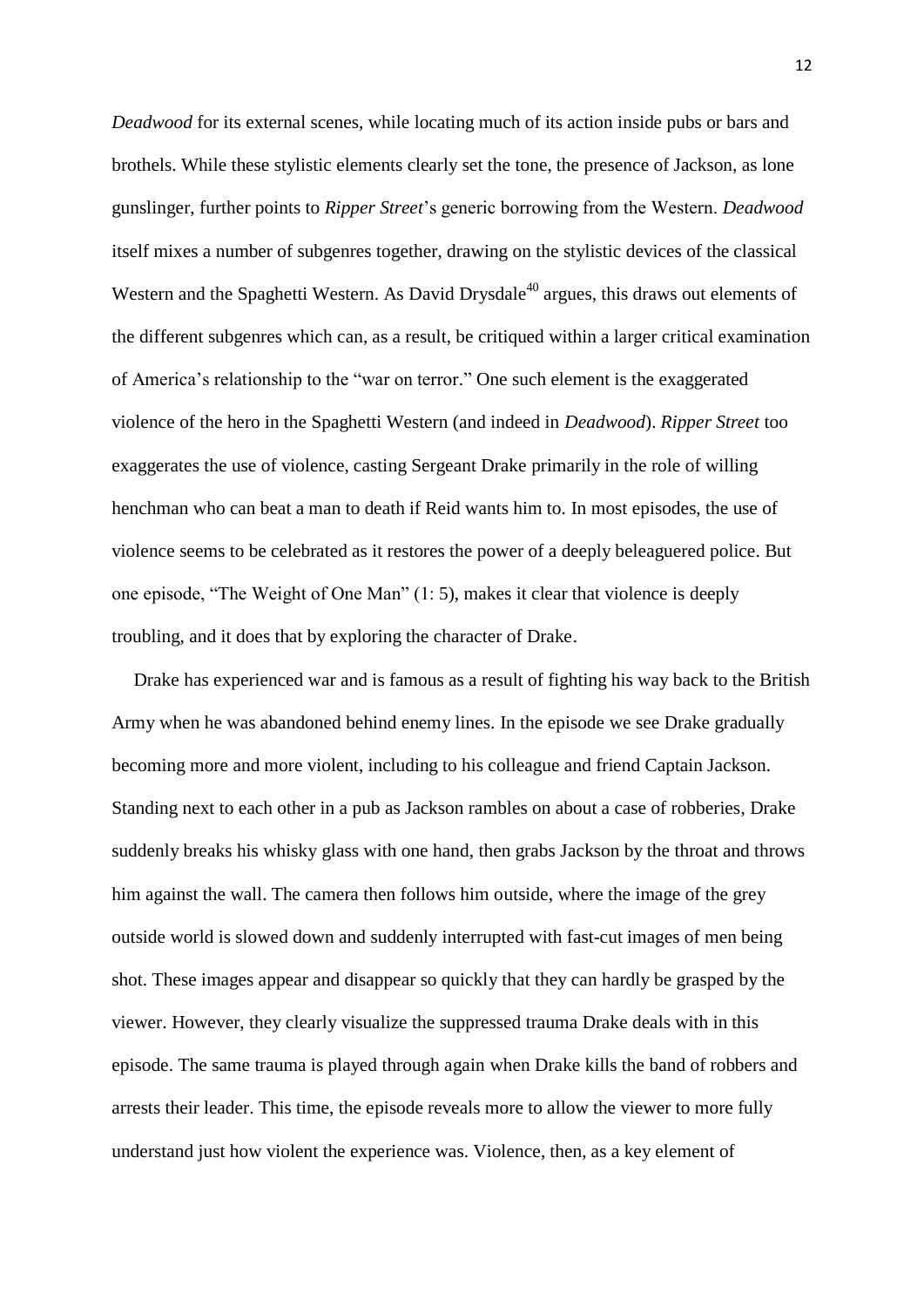traditional, hegemonic masculinities, is presented as traumatizing, and as such contributes to the problems men face. $41$ 

## Conclusion

1

Overall, then, *Ripper Street* presents men whose specific form of masculinity contributes to their problems: Reid's role as patriarch places him in a position of traumatizing failure, Jackson's masculine body undermines the rational science of his profession, and Drake's connection to violence leaves him vulnerable and traumatized. Thus *Ripper Street* does not return men, over the body of women, into the disembodied space of traditional hegemonic masculinity and dominance, as the title seems to suggest. Rather, it constructs traditional masculinities in order to uncover their flaws and the problems that they cause. It achieves this critique of masculinity not just via the complex and transnational mix of genres and the foregrounding of the men's bodies; instead, *Ripper Street* achieves this through the gradual revelation of character in moments of affect. In addition, the series' continuous storylines allow for the juxtaposition of different conceptualizations of masculinities that enables *Ripper Street* to question if the crisis in society – its deep-seated sense of unhappiness – is not precisely derived from traditional gender roles.

## **Notes**

1. Karen Boyle, *Media and Violence: Gendering the Debates* (London: Sage, 2005). 2. See for example Donald Spoto, *Camerado: Hollywood and the American Man* (New York: New American Library, 1978), and Michael Malone, *Heroes of Eros: Male Sexuality in the Movies* (New York: Dutton, 1978).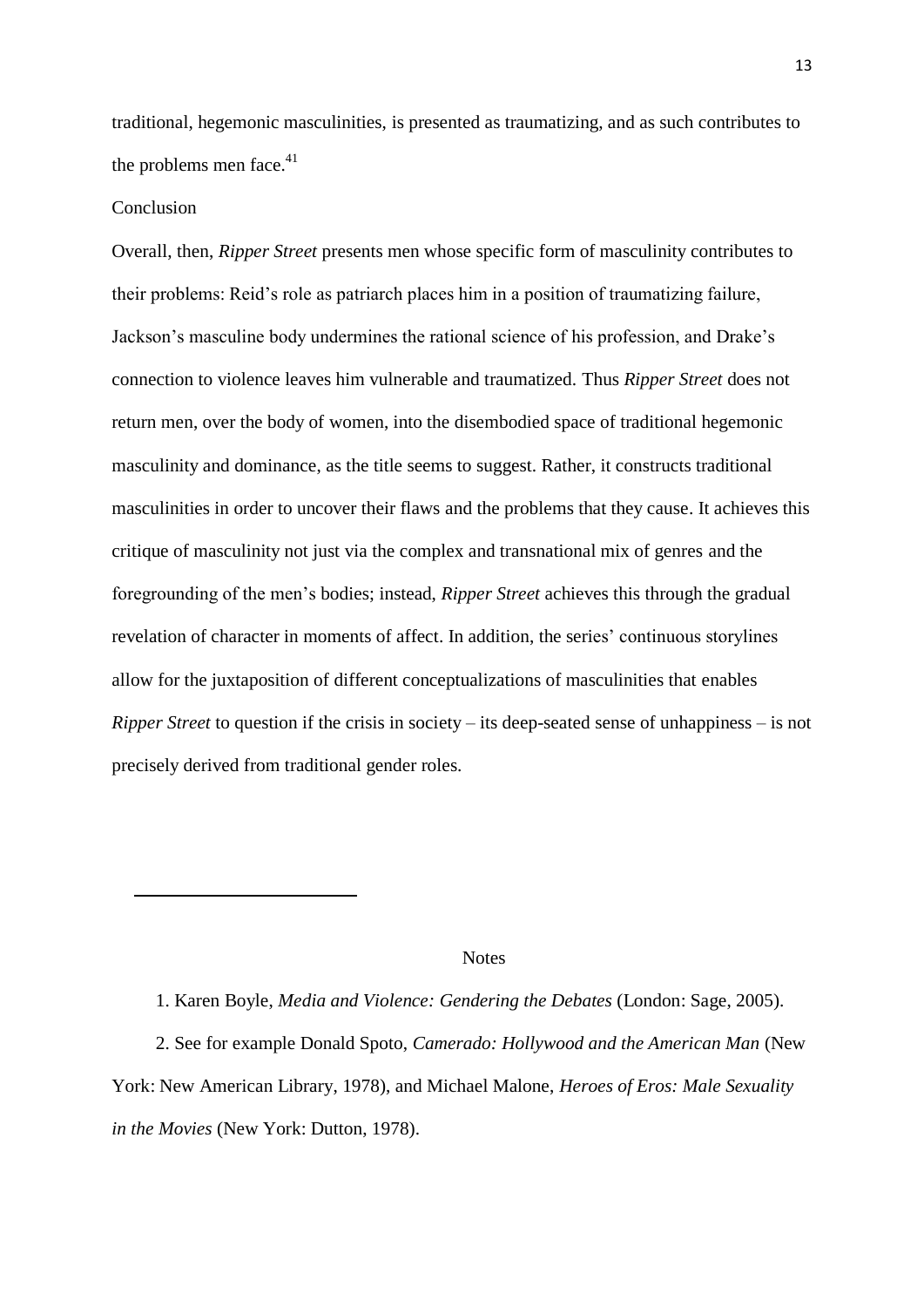3. Steven Cohan and Ina Rae Hark, eds., *Screening the Male: Exploring Masculinities in Hollywood Cinema* (New York, Routledge: 1993); Pat Kirkham and Janet Thumin, eds., *You Tarzan: Masculinity, Movies, and Men* (New York: St Martin's, 1993); Peter Lehman, ed., *Masculinity: Bodies, Movies, Culture* (New York: Routledge, 2001); Yvonne Tasker, *Spectacular Bodies: Gender, Genre and the Action Cinema* (New York: Routledge, 1993); Susan Jeffords, *Hard Bodies: Hollywood Masculinity in the Reagan Era* (New Brunswick, NJ: Rutgers University Press, 1994); Thomas Shary, ed., *Millenial Masculinity: Men in Contemporary American Cinema* (Detroit: Wayne State University Press, 2013).

4. Steven Cohan, *Masked Men: Masculinity and the Movies in the Fifties* (Bloomington: Indiana University Press, 1997).

1

5. Andrew Spicer, *Typical Men. The Representation of Masculinity in Popular British Cinema* (London, New York: I.B.Tauris, 2001).

6. Caroline Bainbridge and Candida Yates, "Cinematic Symptoms of Masculinity in Transition: Memory, History and Mythology in Contemporary Film," *Psychoanalysis, Culture & Society* 10, no. 3 (2006): 299-318.

7. Lehman, adapting a psychoanalytical approach, indicates how this sense of crisis in film connects to representations of the male body as bearer of the penis-phallus which for men presents both a source of empowerment and alienation from their own bodies. Such an approach, however, can too easily assume that the sense of crisis is disconnected from its historical place. Peter Lehman, *Running Scared: Masculinity and the Representation of the Male Body* (Detroit: Wayne State University Press, 2007), 39.

8. Thomas Shary, "Introduction," in *Millenial Masculinity: Men in Contemporary American Cinema*, ed. Thomas Shary (Detroit: Wayne State University Press, 2013), 3.

9. Spicer, *Typical Men*, 192; Aaron Taylor, "Adam Sandler, an Apologia: Anger, Arrested Adolescence, *Amour Fou*," in *Millenial Masculinity: Men in Contemporary*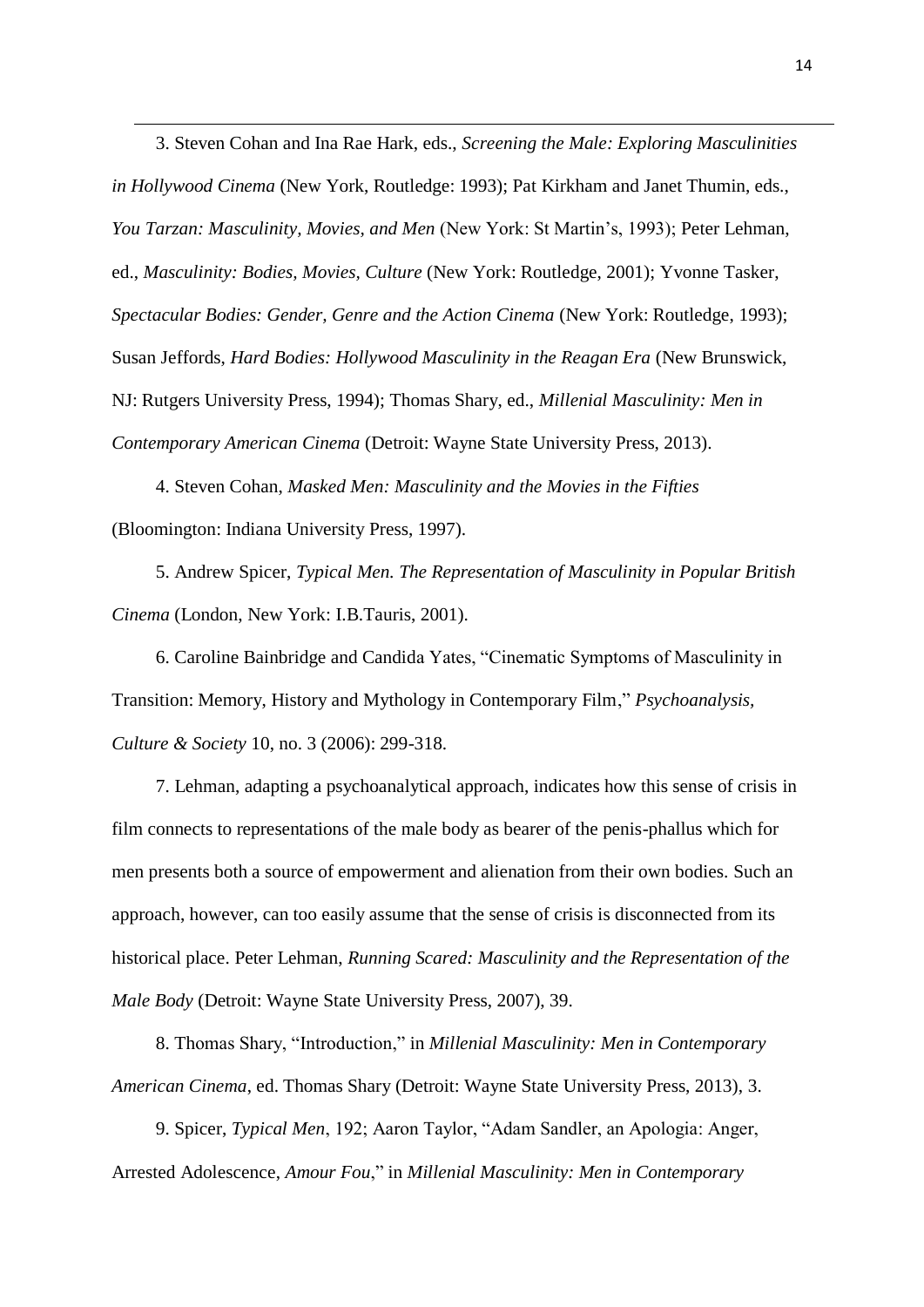*American Cinema*¸ ed. Thomas Shary (Detroit: Wayne State University Press, 2013), 19-51; Rebecca Feasey, *Masculinity and Popular Television* (Edinburgh: Edinburgh University Press, 2008); Carlen Lavigne, "Two Men and a Moustache: Masculinity, Nostalgia and Bromance in *The Good Guys*," *Journal of Popular Television* 1, no. 1 (2013), 69-81.

10. Joanne Hollows, "Oliver's Twist: Leisure, Labour and Domestic Masculinity in *The Naked Chef*," *International Journal of Cultural Studies* 6, no. 2 (2003): 229-248.

11. Imelda Whelehan, *Overloaded: Popular Culture and the Future of Feminism* (London: Women's Press, 2000).

12. Leon Hunt, *British Low Culture: From Safari Suits to Sexploitation* (Abingdon and New York: Routledge, 1998), 6.

13. Hollows, "Oliver's Twist," 233.

14. Hunt, *British Low Culture*, 8.

1

15. Hunt, *British Low Culture*, 7.

16. James Chapman, "Not 'Another Bloody Cop Show': *Life on Mars* and British Television Drama," *Film International* 7, no. 2 (2009): 12-13. See also Elaine Swan, "'You Make Me Feel Like a Woman': Therapeutic Cultures and the Contagion of Femininity," *Gender, Work and Organization* 15, no. 1 (2008): 88-107.

17. Jane Feuer, "Genre Study and Television," in *Channels of Discourse, Reassembled: Television and Contemporary Criticism*, ed. Robert C. Allan (London: Routledge, 1992), 154.

18. Robert J. Thompson, *Television's Second Golden Age: From* Hill Street Blues *to*  ER (New York: Continuum, 1996); Trisha Dunleavy, *Television Drama: Form, Agency, Innovation* (London, New York: Palgrave Macmillan, 2009).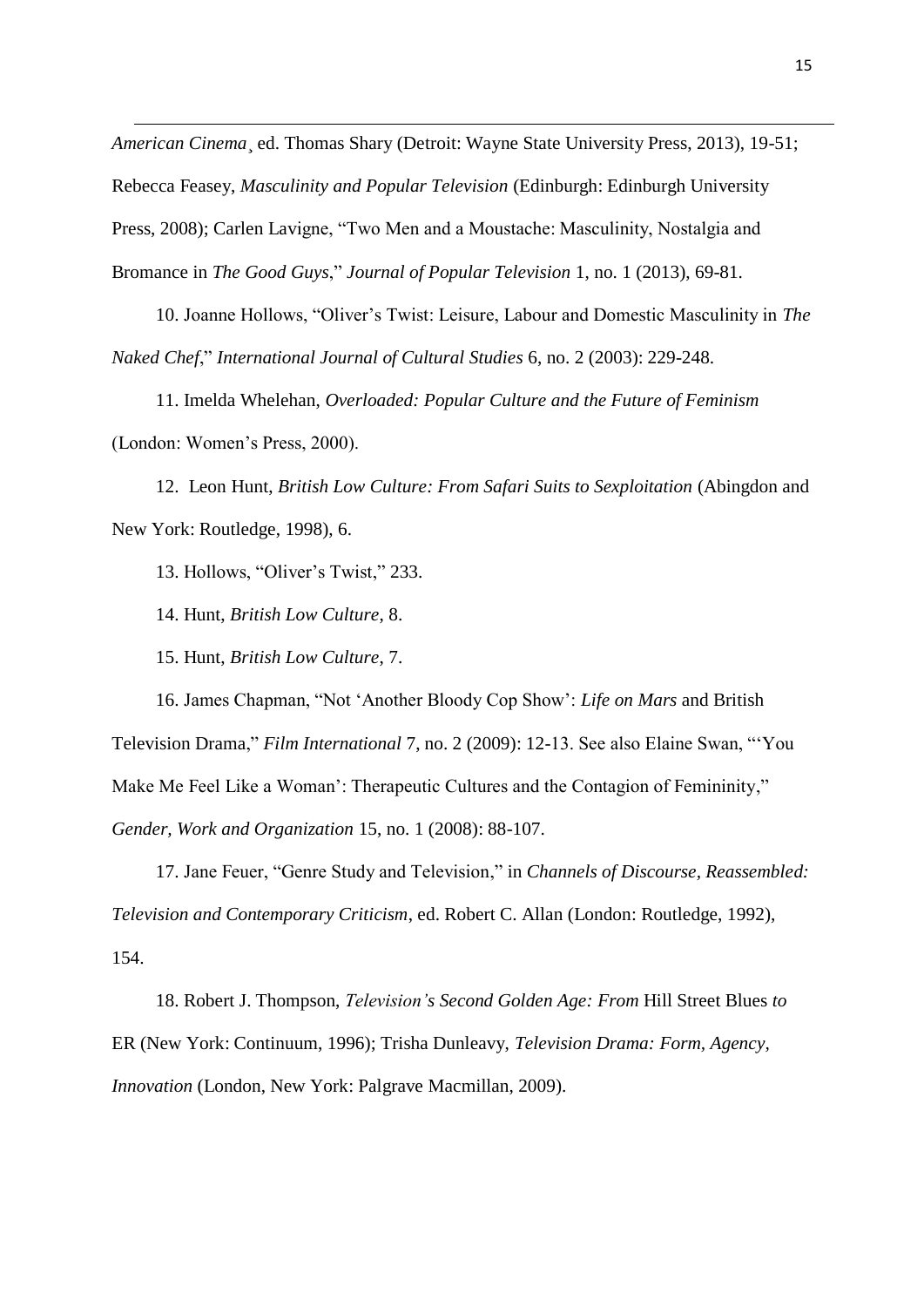19. Jeffrey Sconce, "What If? Charting Television's New Textual Boundaries," in *Television after TV: Essays on a Medium in Transition*, ed. Lynn Spigel and Jan Olsson (Durham, London: Duke University Press, 2004), 98.

1

20. Robin Nelson, "The Emergence of Affect in Contemporary TV Drama" (paper presented at the *Identity and Emotions in Contemporary TV Series* conference, Navarra, Spain, October 2013). Nelson does not engage with the feminist understanding of affect that recognizes the phenomenological experience of emotion. See, amongst others, Laura Marks, *The Skin of Film. Intercultural Cinema, Embodiment, and the Senses* (Durham, London: Duke University Press, 2000); Misha Kavka, *Reality Television, Affect and Intimacy. Reality Matters* (Basingstoke, New York: Palgrave Macmillan, 2008); Katharina Lindner, "Questions of Embodied Difference: Film and Queer Phenomenology," *NECSUS, European Journal of Media Studies* 1, no. 2 (2012), available at http://www.necsus-ejms.org/questions-ofembodied-difference-film-and-queer-phenomenology (19 March 2014).

21. There is a tendency across the world to conflate Britishness and Englishness in regards to period drama. Period drama is perceived to be quintessentially British, despite the fact that it tends to focus on English, and largely southern English upper-middle-class characters and their servants. See Elke Weissmann, *Transnational Television Drama. Special Relations and Mutual Influences between the US and the UK* (Abingdon, New York: Palgrave Macmillan): 57-62.

22. The most successful drama that A&E co-produced with the BBC during that time was *Pride and Prejudice* (1995).

23. Christine Becker, "From High Culture to Hip Culture: Transforming the BBC into BBC America," in *Anglo-American Media Interactions, 1850-2000*, ed. Joel H. Weiner and Mark Hampton (New York: Palgrave Macmillan, 2007), 275-294.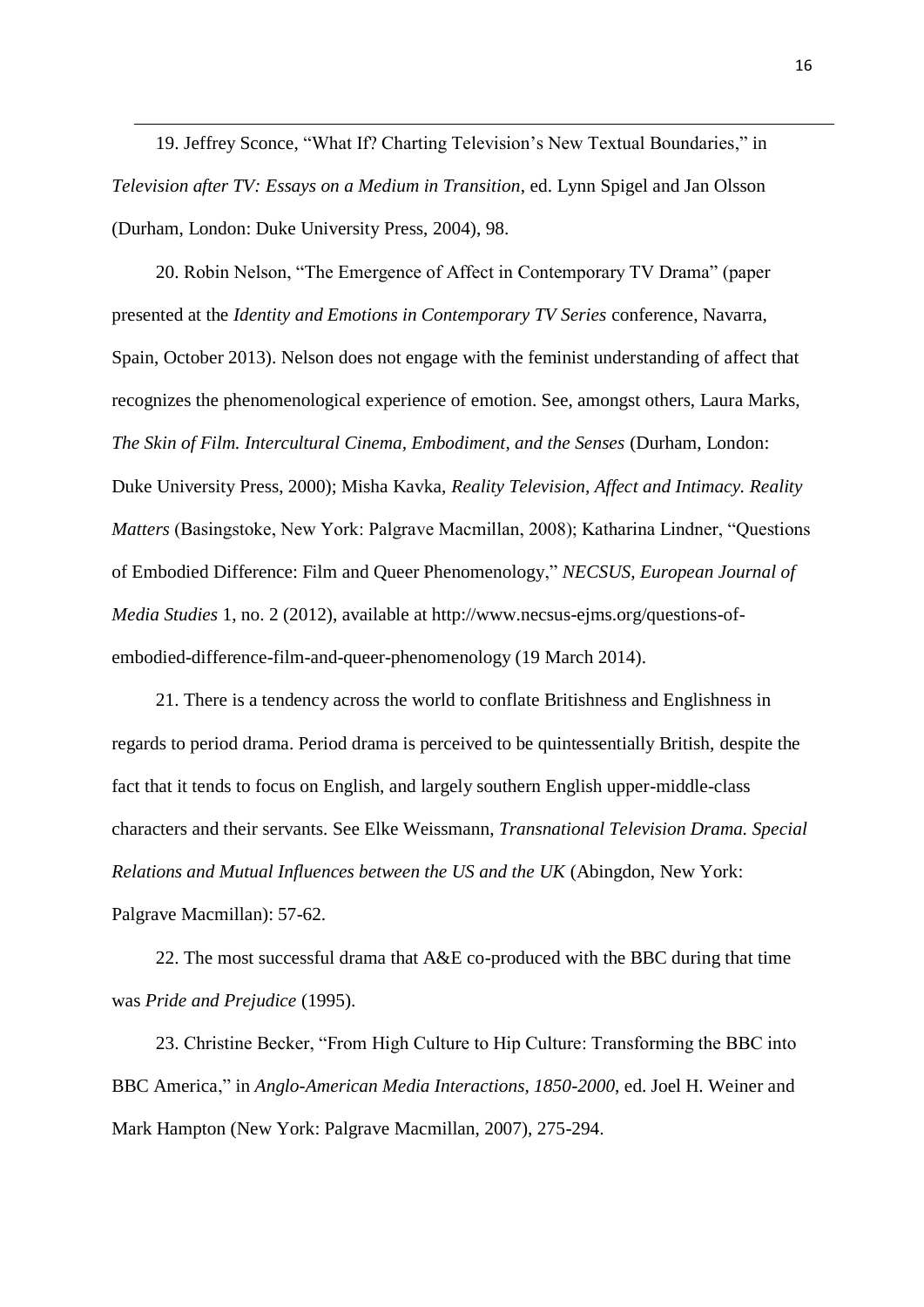24. Such sumptuousness is expressed clearly in the titles of dramas such as *Pride and Prejudice* and *Downton Abbey* (ITV, PBS, since 2010). Compare that to the collage-style of *Ripper Street* which uses a postmodern aesthetic and emphasizes how the world of Whitechapel is permeated by the make-shift.

25. John Ellis, "BBC Goes Steampunk: *Ripper Street*, *Peaky Blinders* and the Memorialisation of History," *CSTOnline*, 15 November 2013, http://cstonline.tv/bbc-goessteampunk (19 March 2014).

26. Showrunner Richard Warlow highlights that *Ripper Street* is also a western in the DVD extras of Series 1.

27. Andrew Higson, "Representing the National Past: Nostalgia and Pastiche in the Heritage Film," in *Fires Were Started: British Cinema and Thatcherism*, ed. Lester Friedman (Minneapolis and London: University of Minnesota Press and UCL Press, 1993), 109-129.

28. Belen Vidal, "Labyrinths of Loss: The Letter as Figure of Desire and Deferral in the Literary Film," in *Journal of European Studies* 36, no. 4 (2006): 418-436.

29. Nelson, "The Emergence of Affect."

1

30. Stephen Garton, "The Scales of Suffering: Love, Death and Victorian Masculinity," *Social History* 27, no. 1 (2002): 40-58.

31. Susan Sydney-Smith, *Beyond Dixon of Dock Green: Early British Police Series*  (London, New York: I.B. Tauris, 2002), 2.

32. Caren J. Deming, "*Hill Street Blues* as Narrative," *Critical Studies in Mass Communication* 2, no. 1 (1985): 2.

33. Deming, "*Hill Street Blues* as Narrative," 2.

34. Deming, "*Hill Street Blues* as Narrative," 8. See also Thompson, *Television's Second Golden Age.*